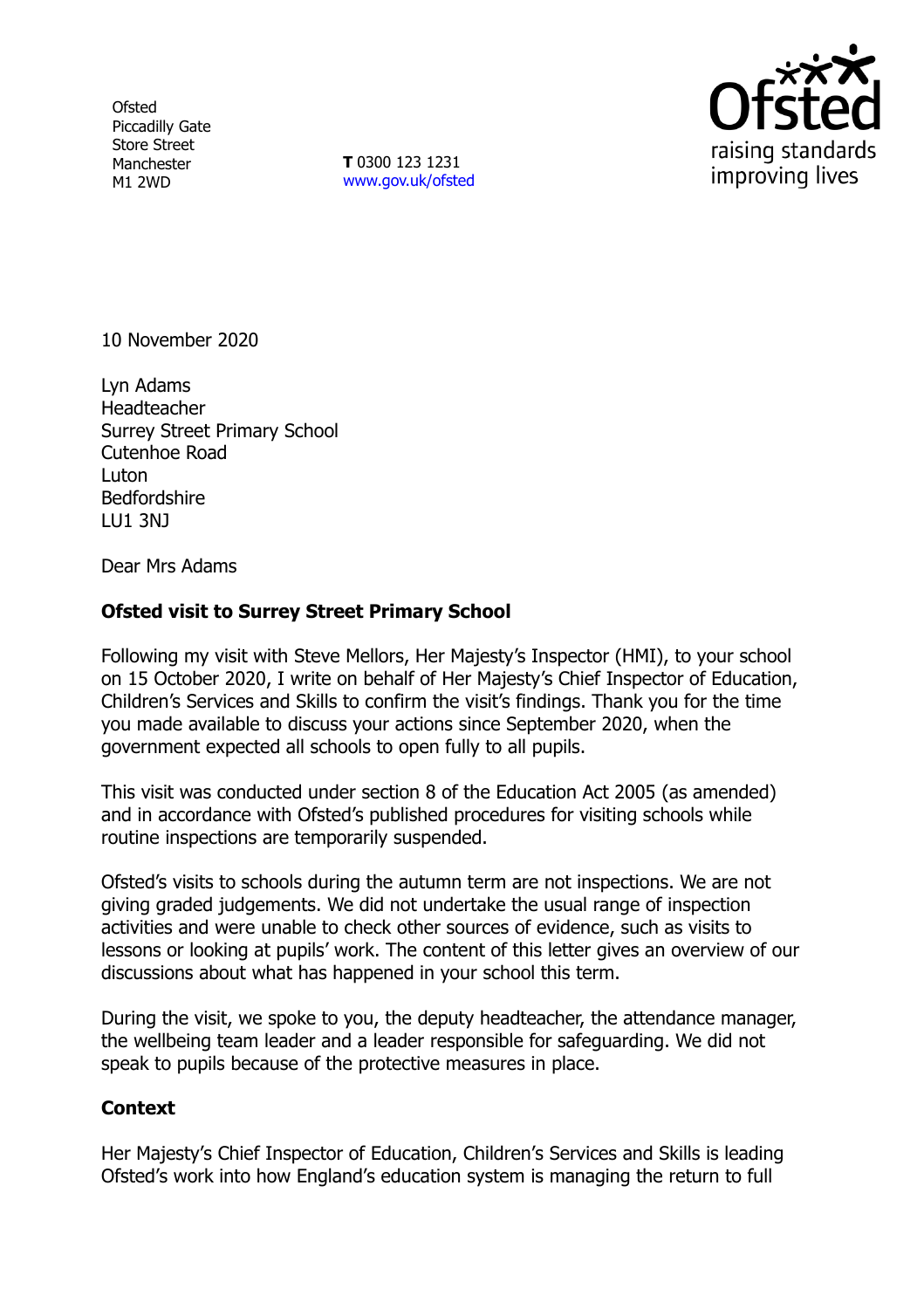

education for pupils, following an extended break in formal schooling due to the COVID-19 (coronavirus) pandemic.

In undertaking this focused work, HMI are visiting a broad range of schools. HMI will visit a sample of:

- approximately 1,200 schools across all Ofsted grades (outstanding, good, requires improvement and inadequate)
- maintained schools, academies and free schools, special schools and centres of alternative provision, including those in cities, and coastal, town or rural communities.

The information from this visit will feed into Ofsted's national reporting so that the insights can be shared with the government and the education sector. We did not find any significant concerns during the visit. In such a case, an inspection report would be published on our website and available to parents and carers.

We did not consider your response to COVID-19 during the spring and summer terms 2020, when the school was not open to all pupils.

## **From this visit, inspectors noted that:**

- Pupils in Year 1 to Year 6 returned to school on Wednesday 2 September 2020. The school opened for all pupils, including children in the early years, on Monday 7 September 2020.
- Current attendance is very similar to attendance at this point last year.
- $\blacksquare$  Pupils are learning the usual range of subjects, but you have made some adaptations to what is taught and when. For example, in physical education teachers are currently focusing on aspects of the subject that can be taught outside. You expect to return to the school's normal curriculum, fully, before the summer term 2021.
- You have assessed pupils in reading, writing, mathematics and grammar. You have found that pupils have not made the progress that you would usually expect in reading, particularly in terms of the development of younger children's phonics skills. As a result, you have made reading a higher priority, and put additional phonics teaching sessions in place.
- Similarly, in some aspects of mathematics, you have found that pupils are behind where you would expect them to be. You have temporarily taken out some subject content, to allow teachers the time to concentrate on the gaps that have been identified in calculation and recall of multiplication tables.
- You have continued to teach all subjects in your usual curriculum, although you are placing a greater focus on English and mathematics. You have decided to continue with educational visits, including swimming lessons in the local